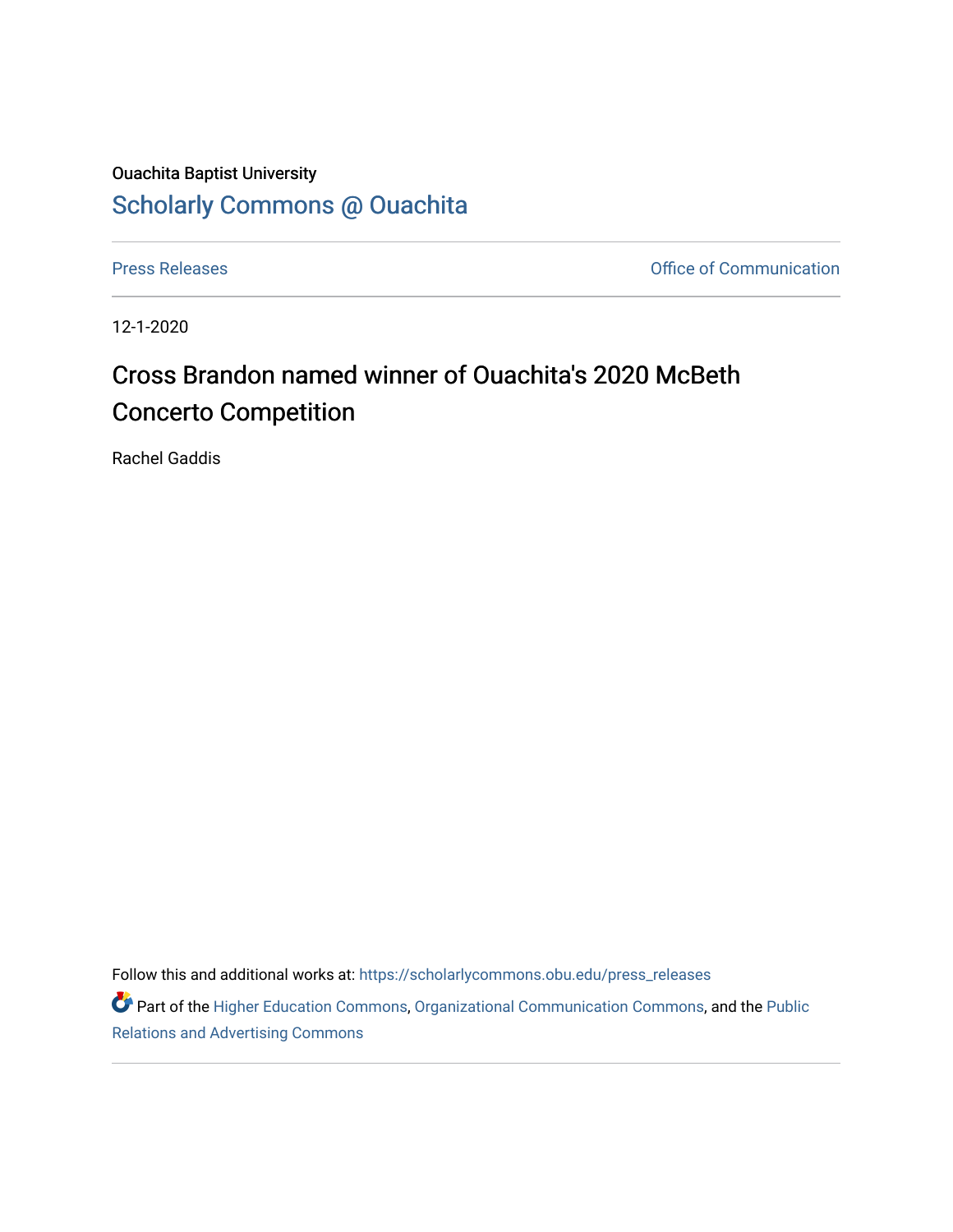

## For Immediate Release

**Cross Brandon named winner of Ouachita's 2020 McBeth Concerto Competition** 



*By Rachel Gaddis* December 1, 2020 For more information, contact OBU's news bureau at [newsbureau@obu.edu](mailto:newsbureau@obu.edu) or (870) 245-5208

ARKADELPHIA, Ark.—Ouachita Baptist University's Cross Brandon was named the winner of the 2020 W. Francis and Mary McBeth Wind and Percussion Concerto Competition on Nov. 20. Because the event was limited to the Ouachita community due to COVID-19, the event can be viewed at [livestream.com/obu.](https://livestream.com/obu)

Brandon is a junior music industry major from Little Rock, Ark. He received a \$500 award for his saxophone performance of "Rhapsody for Baritone Saxophone and Piano" by M. Watters. He also has been invited to perform with the Ouachita Wind Ensemble in Spring 2020.

"Performing in the Concerto Competition was one of the greatest experiences I have had in my college career," Brandon said. "I participated last year, but this year I practiced and prepared intensely, and I was glad to know that all that hard work paid off.



*Picture 1* Cross Brandon